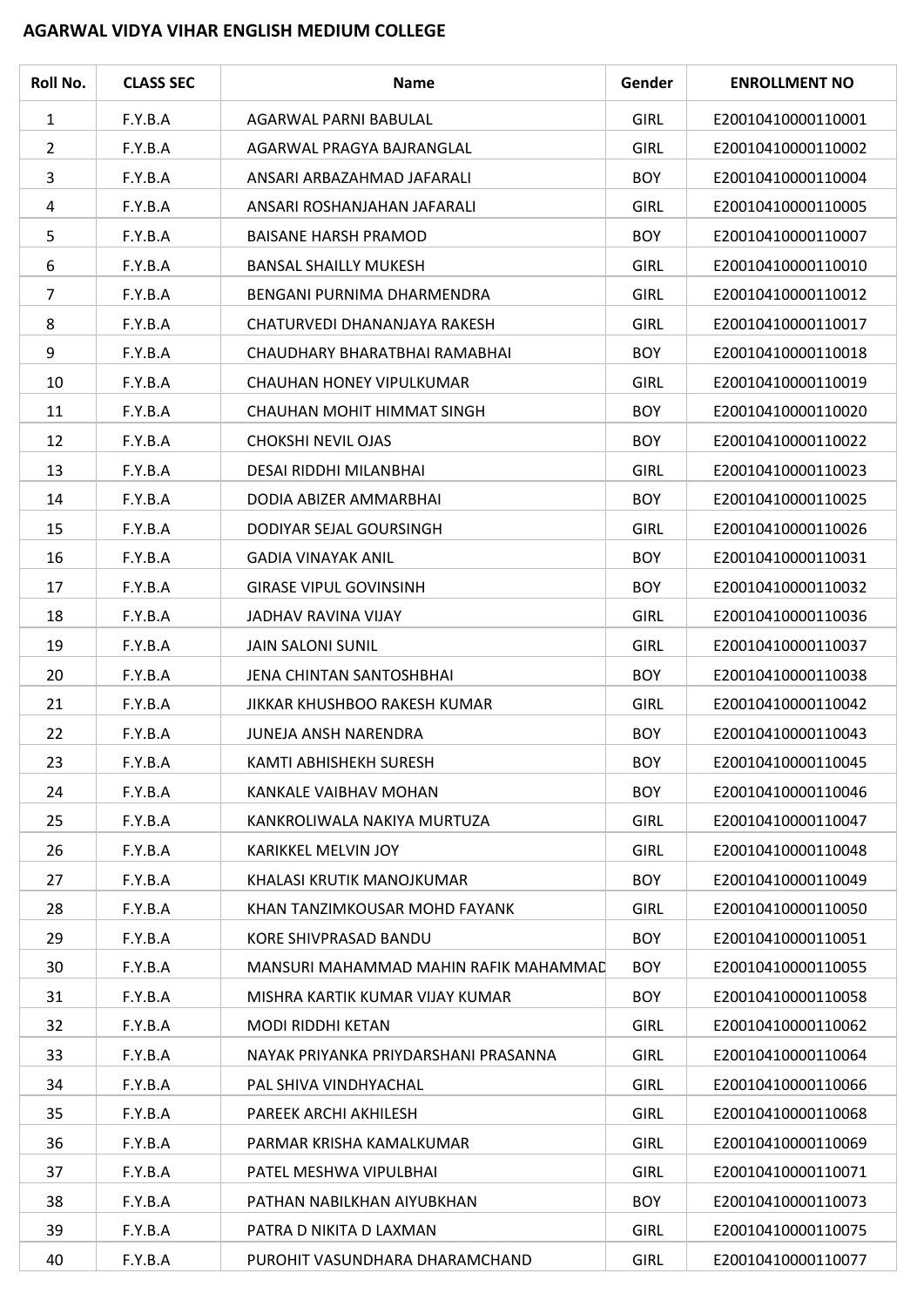| Roll No. | <b>CLASS SEC</b> | <b>Name</b>                           | Gender      | <b>ENROLLMENT NO</b> |
|----------|------------------|---------------------------------------|-------------|----------------------|
| 41       | F.Y.B.A          | RAJ DILSADBANU IMRAN                  | <b>GIRL</b> | E20010410000110080   |
| 42       | F.Y.B.A          | RAJPUT MAHAVIR PANSINGH               | <b>BOY</b>  | E20010410000110084   |
| 43       | F.Y.B.A          | RAJPUT JANAKNANDANI SHRI DINESH SINGH | <b>GIRL</b> | E20010410000110082   |
| 44       | F.Y.B.A          | RAJPUT RACHANA KANWAR DEVI SINGH      | <b>GIRL</b> | E20010410000110086   |
| 45       | F.Y.B.A          | RAJPUT RISHABH RAMESHBHAI             | <b>BOY</b>  | E20010410000110087   |
| 46       | F.Y.B.A          | RAJPUT SHIVAM JAYPRAKASHSINGH         | <b>BOY</b>  | E20010410000110088   |
| 47       | F.Y.B.A          | RANA MOHIT SANJAYKUMAR                | <b>BOY</b>  | E20010410000110089   |
| 48       | F.Y.B.A          | RANGOONI MOHAMMED FARDIN ASLAM        | <b>GIRL</b> | E20010410000110090   |
| 49       | F.Y.B.A          | RANK YASH SHIRISHKUMAR                | <b>BOY</b>  | E20010410000110091   |
| 50       | F.Y.B.A          | SHAH PRIYA BHARATBHAI                 | <b>GIRL</b> | E20010410000110096   |
| 51       | F.Y.B.A          | SHARMA AMRITA AJAY                    | <b>GIRL</b> | E20010410000110097   |
| 52       | F.Y.B.A          | SHARMA ARVIND BENIGOPAL               | <b>BOY</b>  | E20010410000110098   |
| 53       | F.Y.B.A          | SHAYER NISHREEN RASHID                | <b>GIRL</b> | E20010410000110100   |
| 54       | F.Y.B.A          | SIKARWAR RUSTAM SINGH MOHAR SINGH     | <b>BOY</b>  | E20010410000110102   |
| 55       | F.Y.B.A          | SINGH KHUSHI MITHILESHKUMAR           | <b>GIRL</b> | E20010410000110103   |
| 56       | F.Y.B.A          | TALESARA VIDHUSHI KULDEEP             | <b>GIRL</b> | E20010410000110106   |
| 57       | F.Y.B.A          | TIWARI BHUMIKA LAXMIKANT              | <b>GIRL</b> | E20010410000110107   |
| 58       | F.Y.B.A          | TIWARI SAPNA DEEPAKKUMAR              | <b>GIRL</b> | E20010410000110109   |
| 59       | F.Y.B.A          | UPADHYAY VAISHNAVI SHASHIKANT         | <b>GIRL</b> | E20010410000110110   |
| 60       | F.Y.B.A          | <b>VAKIL JUHEE PAVAN</b>              | <b>GIRL</b> | E20010410000110111   |
| 61       | F.Y.B.A          | <b>VARIYA DHRUVI NILESH</b>           | <b>GIRL</b> | E20010410000110112   |
| 62       | F.Y.B.A          | VERMA RANJITKUMAR SHUBHLAL PRASAD     | <b>BOY</b>  | E20010410000110114   |
| 63       | F.Y.B.A          | VYAS MITTALI VISHNU                   | <b>GIRL</b> | E20010410000110115   |
| 64       | F.Y.B.A          | YADAV DEEPAK OMPRAKASH                | <b>BOY</b>  | E20010410000110117   |
| 65       | F.Y.B.A          | YADAV PRADEEP HARDEV                  | <b>BOY</b>  | E20010410000110120   |
| 66       | F.Y.B.A          | YADAV SAPNA CHANDRASHEKHAR            | <b>GIRL</b> | E20010410000110121   |
| 67       | F.Y.B.A          | AGRAHARI ANCHAL ASHOK                 | <b>GIRL</b> | E20010410000110003   |
| 68       | F.Y.B.A          | SAW ANJALI KUMARI SHIVNANDAN          | <b>GIRL</b> | E20010410000110094   |
| 69       | F.Y.B.A          | <b>ASODIYA VINAY SURESH</b>           | <b>BOY</b>  | E20010410000110006   |
| 70       | F.Y.B.A          | <b>BAJAJ PALAK RAJU</b>               | <b>GIRL</b> | E20010410000110008   |
| 71       | F.Y.B.A          | <b>BALAI NISHA SATISH</b>             | <b>GIRL</b> | E20010410000110009   |
| 72       | F.Y.B.A          | <b>BAROT HITESHSINGH SHARWANSINGH</b> | <b>BOY</b>  | E20010410000110011   |
| 73       | F.Y.B.A          | BHAGERIA PRERNA PANKAJ                | <b>GIRL</b> | E20010410000110013   |
| 74       | F.Y.B.A          | BHAYAL NEPAL SINGH LAL SINGH          | <b>BOY</b>  | E20010410000110014   |
| 75       | F.Y.B.A          | <b>BIRLA NEHA ASHOK</b>               | <b>GIRL</b> | E20010410000110015   |
| 76       | F.Y.B.A          | <b>BISWAS AYUSHI APURBA</b>           | <b>GIRL</b> | E20010410000110016   |
| 77       | F.Y.B.A          | CHAVDA VIKRANT MANSUKHBHAI            | <b>BOY</b>  | E20010410000110021   |
| 78       | F.Y.B.A          | DESAI VIKRAM MAHADEVBHAI              | <b>BOY</b>  | E20010410000110024   |
| 79       | F.Y.B.A          | DOKANIA SEJAL ASHOKKUMAR              | <b>GIRL</b> | E20010410000110027   |
| 80       | F.Y.B.A          | DUBE KARANKUMAR RAVINDRABHAI          | <b>BOY</b>  | E20010410000110028   |
| 81       | F.Y.B.A          | DUBEY SOMAYA MUNNA                    | <b>GIRL</b> | E20010410000110029   |
| 82       | F.Y.B.A          | DWIVEDI AAKANSHA SUSHILKUMAR          | GIRL        | E20010410000110030   |